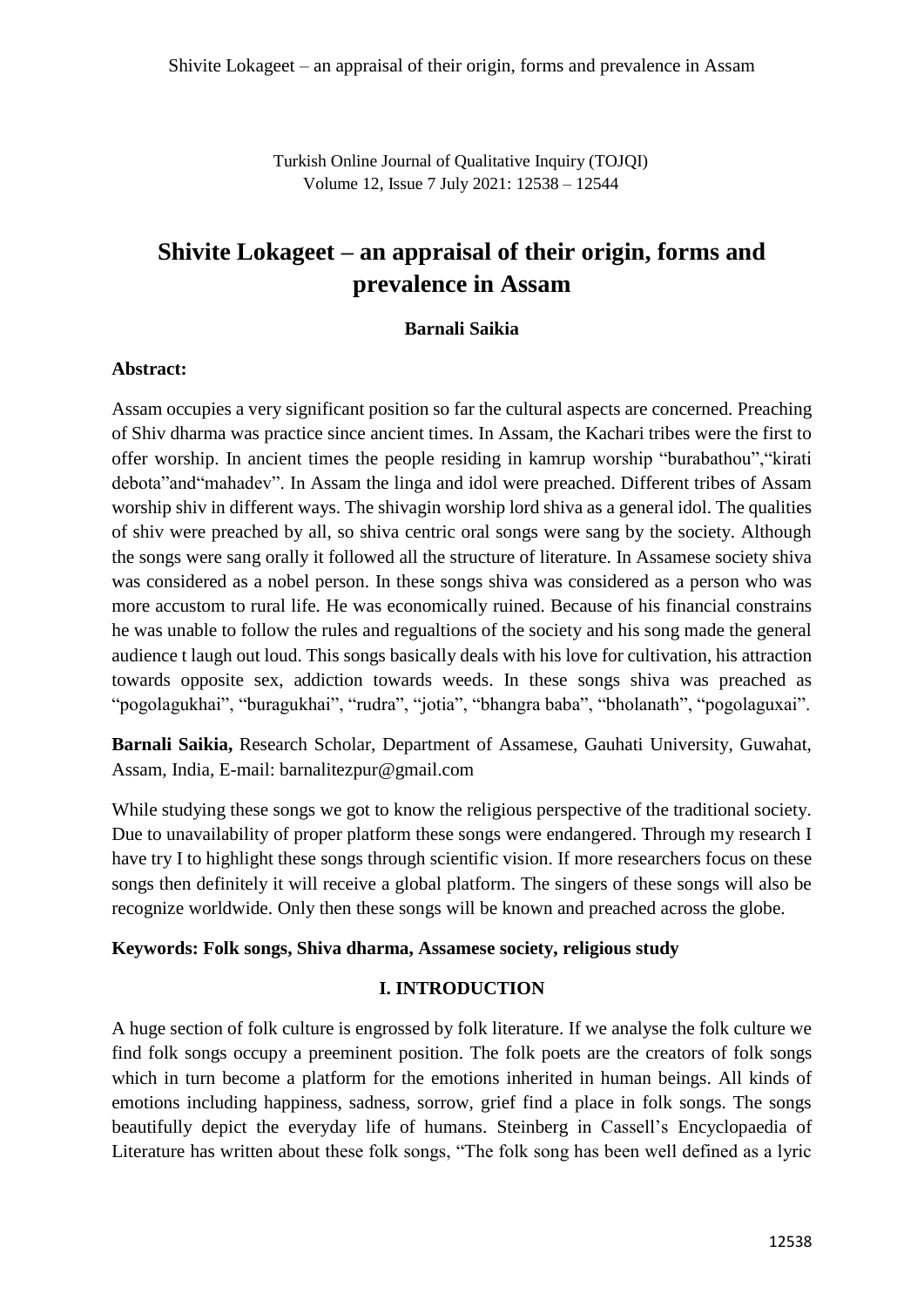# Barnali Saikia

poem with melody, originating anonymously in time past among illiterate folk and remaining in currently for a considerable time, usually centuries." (Steinberg 225)

The folk songs of Assam may be broadly divided into two groups, based on their area of origin. Thus, there are the upper Assam folk songs and lower Assam folk songs. Again, based on specific locales, the folk songs of lower Assam can be divided into the Kamrupia and Goalporia folk songs. Ritual centric folk songs, performed during auspicious occasion form an important repertoire of folk songs from both upper and lower Assam. The agriculture centric milieu of Assam engenders festivals to redouble the fertility of the soil. Both non-religious and religious folk songs form a vital part of the agriculture centric festivals. The latter naturally contain devotions aspects and are often referred to devotional folk songs. The popular varieties of devotional folk songs of Assam are ainaam, opesori khobahor geet, durga devir naam, monokha pujar naam, sadashivar naam, saraswatir naam, jikir geet, jari geet etc. I would like to present few lines of durga devir naam in these context.

Moheswari mohamya mohekhomohini.

Jogeswari jogamaya jogotojononi ||

Aidya saktimahamaya mohikhomoidini|

Paap paap horatar akritantobarini|| (Bordoloi ,Devi 434)

Some of the non-religious ritual folk songs are bihu songs, husori songs, biyanaam, and frog marriage songs. A song sung on the occasion of the harvest festival of Bihu is quoted in this context.

Barire dhapore kojola urohi

Pate tiribir kore,

Nasoni rmukholoi saboke nuwari

Souk satemari dhore. (Goggoi 66)

The songs in form of narratives are generally known as narrative songs or ballads. These narrative songs are generally historic or at times, even imaginative. The popular examples of this genre are the naharargeet, sikonkhoriyohor geet, monikuwararuphulkuwar or geet etc.

Another genre of folk songs are related several everyday aspects or tasks occur throughout Assam. The task based folk songs or 'karmo bisoyok geet' are named after the associated task associated. Thus, the nisukani geet is about to make babies sleep ie, lullaby; the naugeet is sings for excitement in boat race, borohi buwa geet sings in fishing by fishing rod, khuhiyarpera geet relates to traditionally crushing of sugarcane, the gorohiyar geet is used by herdsman and the mas mora geet associated with fishing.

# **II. METHODOLOGY**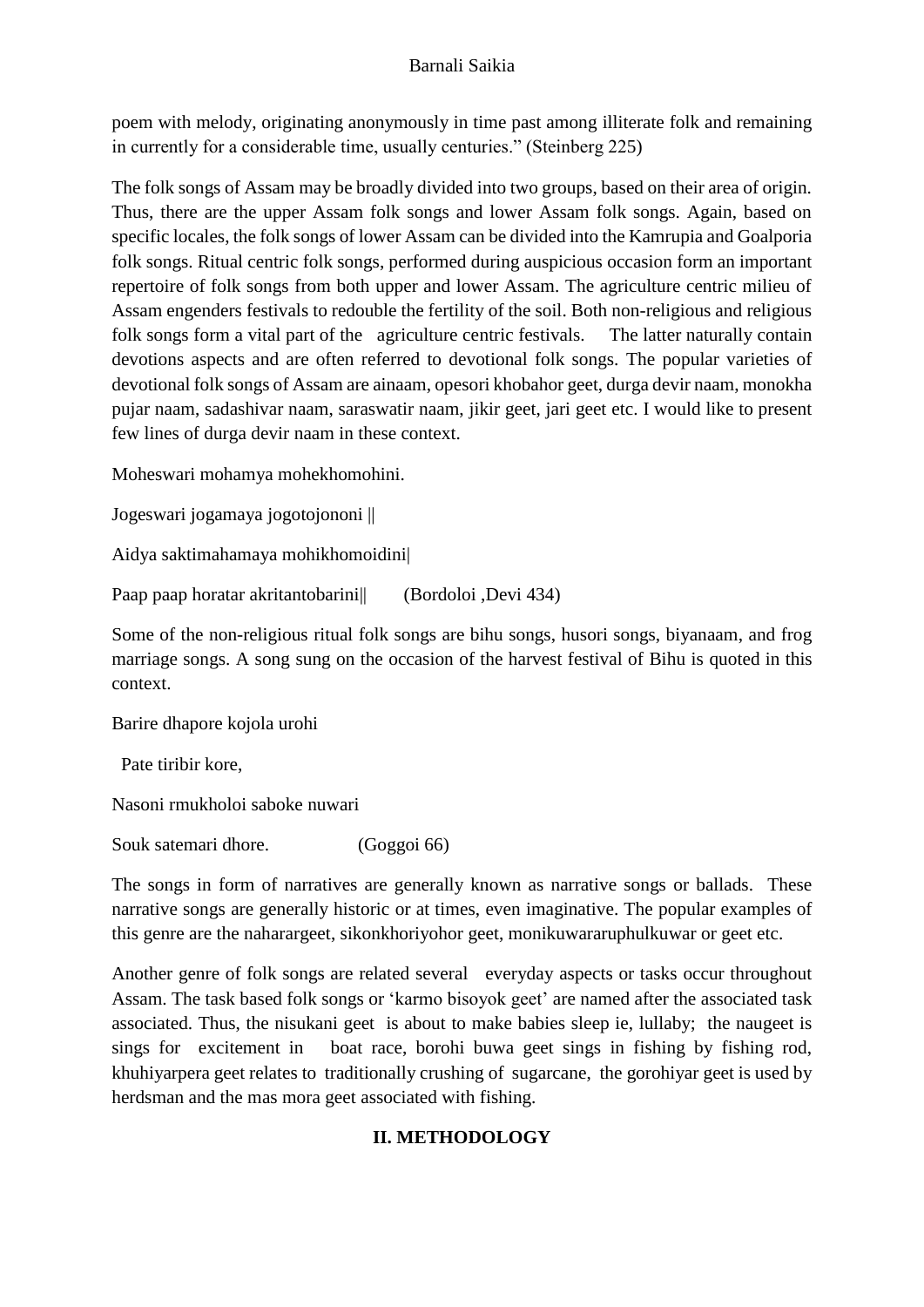My research work is based on information collected during my field work and the documented sources available in various libraries. For carrying out the field work, I have visited the districts of Darrang and Sonitpur, interacted with a wide cross section of people, across different age groups. It allowed me to collect a variety of lokgeet and related information. Subsequently, books accessed at libraries helped me evaluate authenticity of the folk songs collected in the field trips.

## **III. RESULT**

The survey of the lokgeet/folk songs collected, accessed, and analysed, revealed four salient points in relation to the main objective of this paper the appraisal of Shivite Lokageet, with relation to their origin, forms and prevalence in Assam

- 1. The Shivite religious songs were communicated orally.
- 2. They varied from region to region.
- 3. The language and theme of these songs are very simple.

The documented information gleaned from books accessed, reveal these songs are basically sung during special occasions while performing associated rituals. Their Shiv centric bias does not take away from their significance in the culture of Assam and are hallmarked by their message of hope. Although, these folk songs were born in the hands of lay man the vocabulary used in these songs are easily understood by all. Even while these song portray a deep sense of devotion towards Lord Shiva, they are also suffused with humour, romance, and sadness. While performing these songs the singers project an individualistic take on the various emotions inherent in these songs. Thus the singers also depict folk performing art through their moves; accompanied by the rhythmic clapping of hands to underscore musical notes. Folk musical instruments like nagara, khutital, dogor, and dambaru are commonly used in percussion.

#### **IV. DISCUSSION**

Our discussion is based on Sadashivar naam, the name by which Shiv centric folk songs are known in Assam. Their origin can be traced to the age old Saiba Dharma and linked to the traditional worship of Lord Shiva and his consort Parvati, by the 'kirat' in ancient Kamrup. As mentioned in Yogini tantra 'kirataza' is actually a result of the combination of Aryan and non-Aryan traditions or religious practices. The great king Naranarayan while rebelling against the Ahoms, followed the teachings preached by Lord Shiva by following the kirataza principles. Historians like Gait have recounted the traditional Siva worship of the people of Assam. "This tribal mode of worship was recognized and legalized by the king by the issue of and edict which set aside the north bank of the Brahmaputra river for the practice of the aboriginal forms of worship" (Gait 58)

The historical and religious books, accessed during my research, bear testimony to the very prominence accorded to Lord Shiva. In Vedas, Shiva is called Rudra Pashupati. Shiva is actually a combination of truth, beauty, calm and patience, possessing the attributes of a yogi. He is equally affectionate towards his home and the outdoors; the latter, in fact gives him the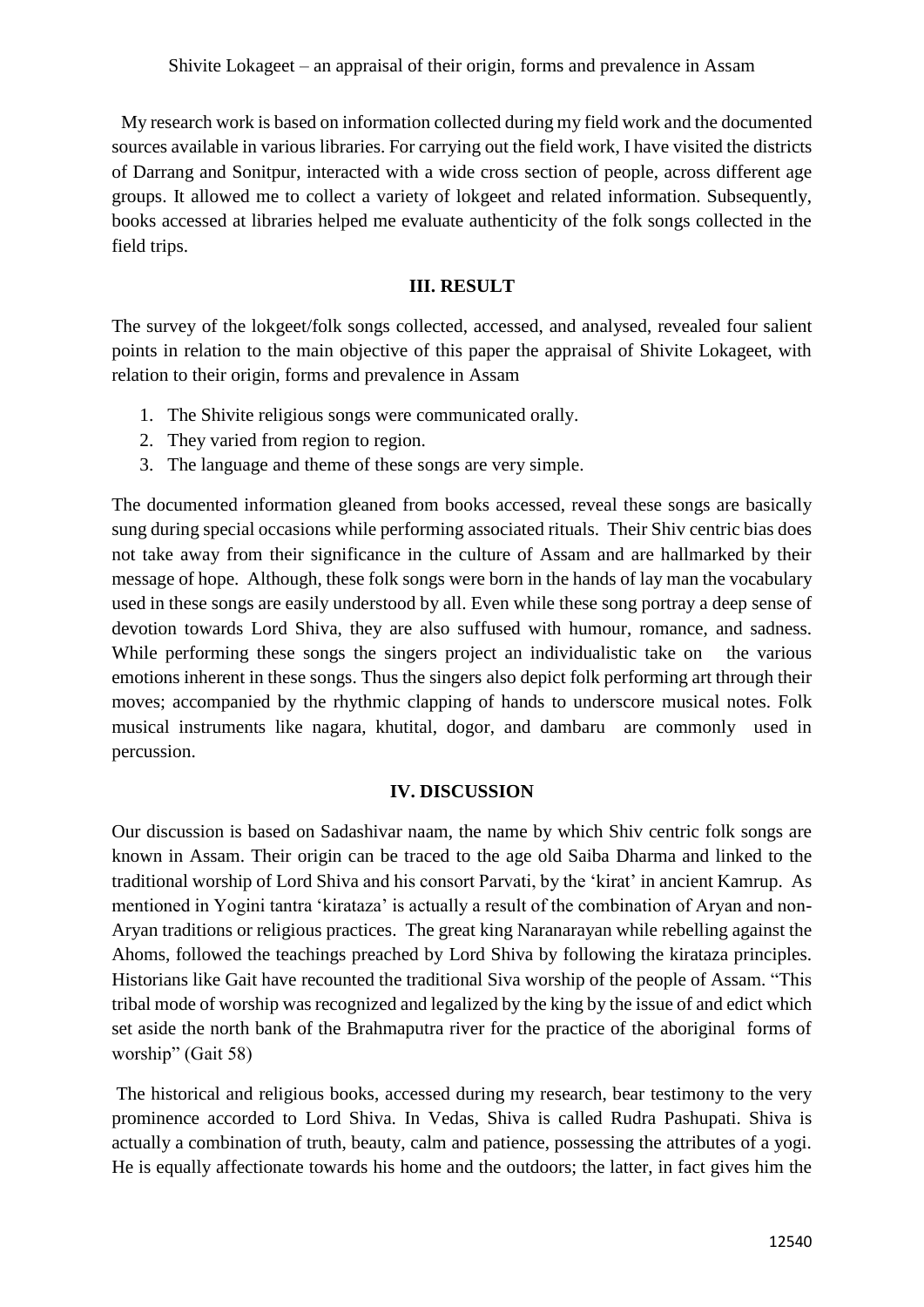sobriquet 'batordevota'. .Shiva is simultaneously seen as a selfless person and considered as the lord of love.

In the socio cultural milieu of Assam, Lord Shiva occupies a very prominent position. Right from the ancient times Lord Shiva has been central figure in the consciousness of the people of Assam, which is borne out by the many songs in his name. The analysis of the songs during out research, not only supports Shiva's social centrality but bears witness to the very prominent place he held in the mind and heart of peoples. One of the reasons for choosing Darrang and Sonitpur districts of Assam for our field study, was their famed cultural richness of folk songs related to Lord Shiva. The acclaimed cultural richness was clearly borne out by our interactions during the field study. These songs with their specific nomenclature of 'shodashivar nam, shivar malsi geet, jagar pujar geet, is a strong indicator of their exalted position in the society, particularly in these districts.

Among them, the'shoda shivar nam, stands out as the most popular genre. They are markedly non Aryan origin, orally handed down, and sung by folk poets of every generation.The 'shoda shivar nam' narrate Shiva's inclination to drink and drunkenness, and his lack of attachment to domesticity of a married life. His famed consort Parvati also figures prominently in these songs. This repertoire of songs were mainly sung by the people during the auspicious occasions like Shiv Puja and Shiv Ratri. It would be pertinent to quote the words of a song from Sailandra Saikia , who spoke of its ancient lineage .

Ei shiva tumar shire ganga boi

Trikhular r domboru hate

Khorpor mala gole

Chandrae puhor korithoi( Sailandra Saikia)

In 'shoda shivar nam' mention has been made about how Cananbis occupies a very important place in argo centric the life of Lord Shiva. The songs depict Shiva's greatness and grandeur when seated on his chariot (brikhob). The marriage, the ups and downs of Shiva and Parvati's conjugal life occupies a specific place in these songs. The'shoda shivar nam' humorously narrate the chaos in his marital life. These songs simultaneously sing of the greatness of of Siva's character, while lifting the veil on the negative aspects. The latter caused a lot of grief to his family and their plight is reflected through these songs. A song collected from my informant Mohini Devi brings out this ethos in a perfect manner.

Sadashiva tumar shire jonta

Jogotok bordiya apuni nogothakhoda. (Mohinidevi)

It is noteworthy, that these songs never failed to highlight the attire of Lord Shiva or visualize his simple life lead by him. Consequently, the folk singers have attempted to present lord shiva as a lay man through their songs. Lord Shiva's propensity for being easily pleased makes the folk songs a natural offering to satisfy Lord Shiva by the singers. Against the apparent difficult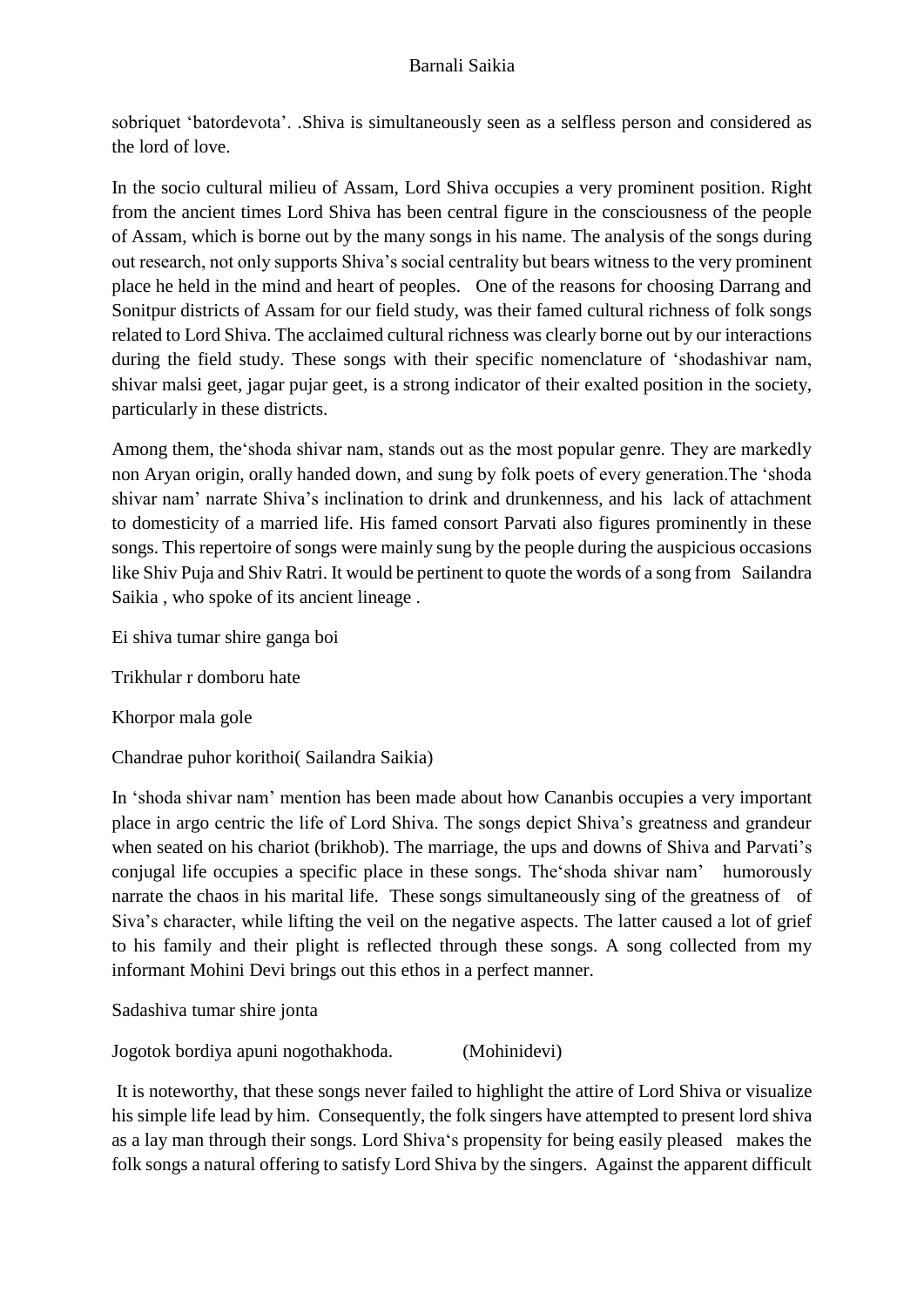and quarrelsome conjugal life of Shiv and Parvati, the songs manage to vividly portray the inherent respect and beauty of their divine association.

Shiva centric songs of Darrang are the Jagarpujar geet .Even the kings of Darrang patronized Jagarpuja geet. These songs are basically sung by ujapalis. I would like to cite one example of jagar puja in this context.

O okhudho pritivhi oxhudha khonkhar.

Oxhuror molomutrae prithivhi ekakar.

Oxhuror molomutrae prithivi ase bhori

Okhudho pritivhit nitro koru kenekori.

(saharia 25)Another genre of folk song

popular in Darrang is the Malsi songs.

These songs are sung only by the Ojapalis (laymen are barred) during the Jagar Puja, and therefore, also called the Jagarpujar Geet. The name Malsi is derived from the malashreerhythm used by the Ojapalis while rendering the songs (Saharia 25). The Malsi or Jagarpujar Geet are melodious, Shiva centric and generally performed while standing up or sitting down. It would apt to quote lines from a song sung by one of our informants.

O Shankar jagodigambar raj

Utha utha prabho nidar jagiya

Bihon ekhu joga kartik ganapati

Tumar dui putro dukho upori dukh pai

(Tankeswar Nath)

These songs clearly highlight the self-centric nature of Lord Shiva, which caused an immense amount of suffering to his wife and sons.

# **V. CONCLUSION**

Contemporary research holds these religious traditional folk songs in high esteem. They seem to be vast repertoire of that beautifully portrays the social life, highlights the traditional customs and rituals and even touches upon the superstations followed by the people. And, without a doubt, the devotional aspect predominates everyone one of the folks songs of the religious genre.

The Shiv centric songs are a bridge between the past and present; an indelible part of our socioreligious customs that are cherished by the present and the future generations. Unfortunately, the folk songs and singers seem to be on the decline, with not many from the present generation taking up their mantle or preserving this rich tradition. One of the possible causes is the lack of exposure, incentives and suitable platforms for folk artists that can create a livelihood for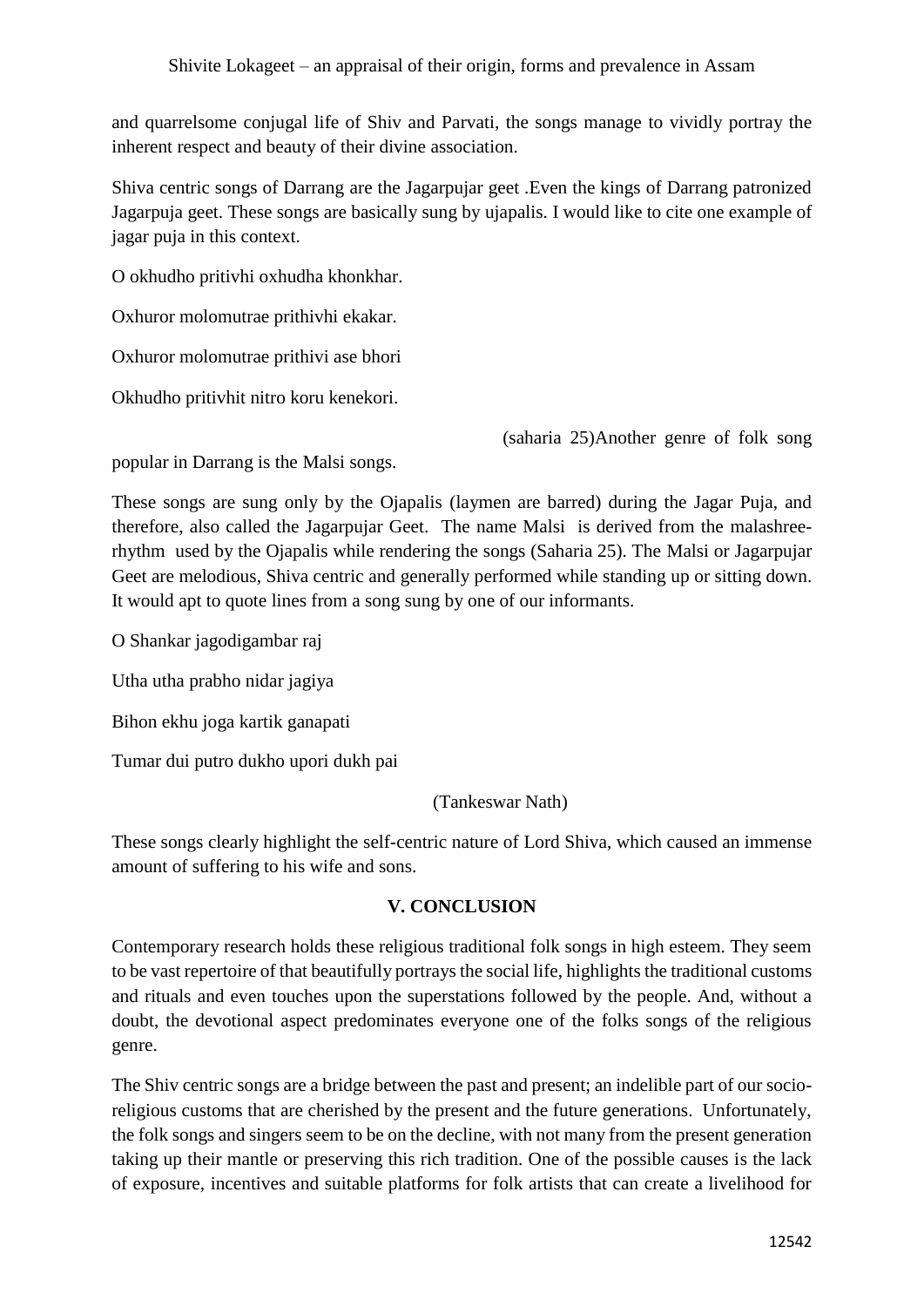them. The government could step forward to amend matters, provide recognition and rewards that would attract the younger generation. Creating public awareness, portraying the songs in various media, especially the widely disseminated digital cinematic would be step in the right direction to preserve this ancient, proud and worthy heritage.

Research into the various aspects of these songs, the specific usage and nuances of language would immensely help in their preservation and conservation. In addition, popularization through the World Wide Web, would not only arouse curiosity but garner fresh audiences for an ancient tradition. The accompanying musical instruments, need to lifted out of their local nucleus in Assam, researched and disseminated on a much wider scale to benefit their continuity and the craftsmen who produce them, Also the musical instruments used while performing these songs should also be taken into account.

By preserving these songs, we will only add to rich cultural diversity of Assam and India and access a worldwide audience and following. we can uplift the cultural aspects of India. The privilege of knowing these folk songs will follow for millions all over the world. In their recognition, continuity and prestige lies an as yet unclaimed glory for these beautiful folksongs and their community.

## **REFERENCES**

- 1. Chatterje, Suniti Kumar. Kirata-Jana-Krti. Calcutta: The Asiatic Society, 1998.Print.
- 2. Dundes, Alan. Essays in Folkloristics. Merut: Folkore Institute, 1978.Print.
- 3. Gait, Edward. A History of Assam, Guwahati: Government of Assam in the Department of Historical Antroquarian Studies, 1965. print.
- 4. Goswami, Praphulladutta. Folk literature of Assam, Guwahati: Government of Assam in the Department of Historical Antroquarian studies, 1965. Print.
- 5. Steinberg, H.ed. Cassell's Encyclopedia of Literature Volume 1. New York: cassell. 1953. Print.
- 6. Barua, Atulchandra, Asomiya Loka sahitya. Guwahati:Assam Book Depo. 1985, print.
- 7. Barua, Prahladkumar. Ed. Axomiya Lokosahitya. Dibrughar: Axom Sahitya Sabha,2001.print.
- 8. Bordoloi, Nilmalprabha. Shiva. Guwahati: Assam book depot, 1985.print.
- 9. Borgohain, Hem. Jona Sanskritir Rashmi Rekha. Shivasagar: karabi bon, 1883, print.
- 10. Bhuyan, Sarala. Axomiya Geeti Sahityar Ruprekha. Jorhaat: Axom Sahitya Sabha, 2011, print.
- 11. Gogoi, Leela [Dr.]. Assam Sanskrit, Digrugarh :Banalata, 1998. Print.
- 12. Goswami, Prafulla Dutta. Asomiya Jon Sahitya. Guwahati:Bani Publication, 2008, print
- 13. Neog, Maheswar. Axomiya Geeti Sahitya. Guwahati: Chandra Publication, 2008. Print.
- 14. Sarmah,Sachi, Axomor Loko sahitya. Guwahati: Ajay Kumar Dutta, 1993, print.
- 15. Saharia, Kanakchandra [Dr.]. Ed. Darrangi Lokageet Sangrah .Sipajarh: Assam Shitya Sabha, 2005.print.